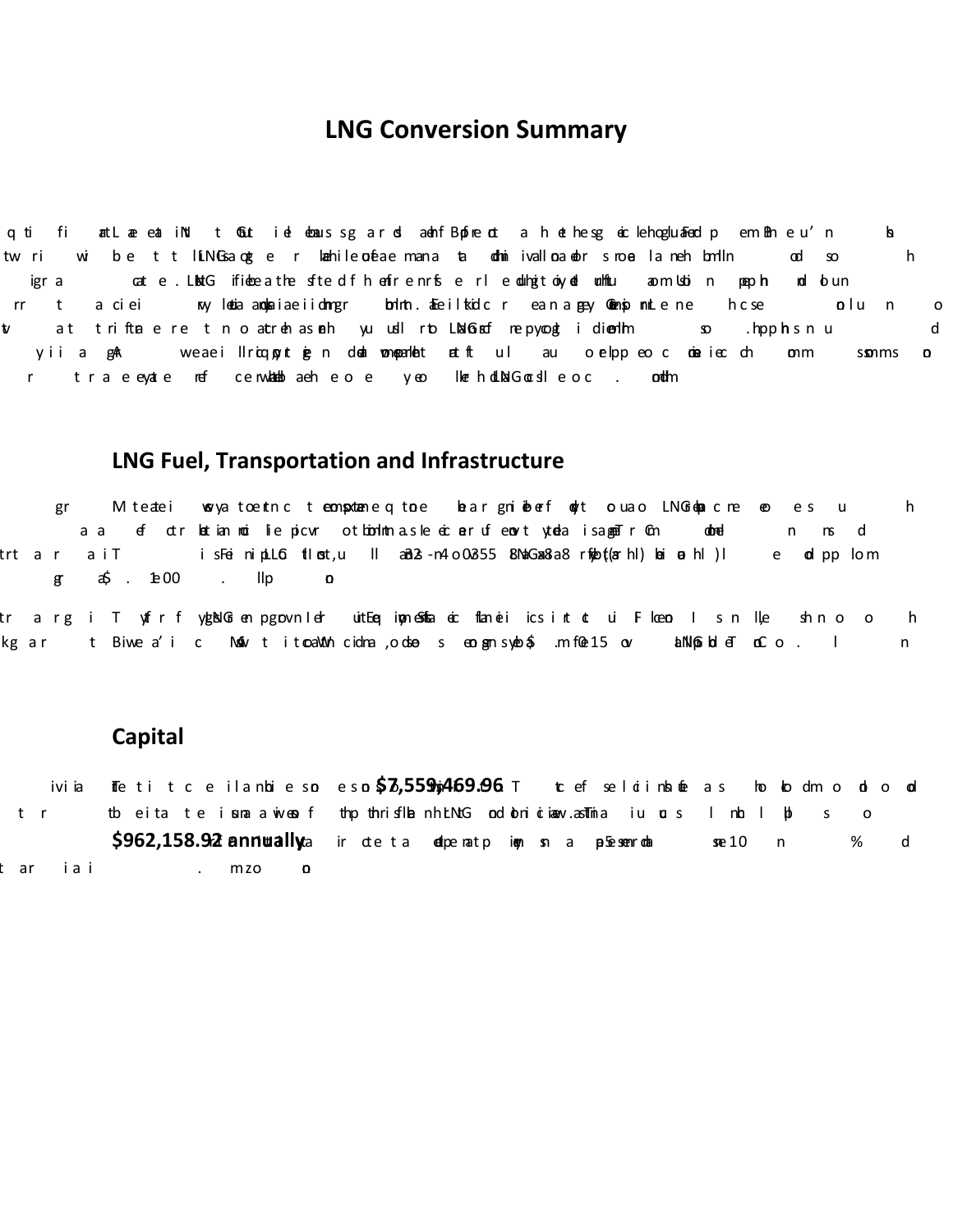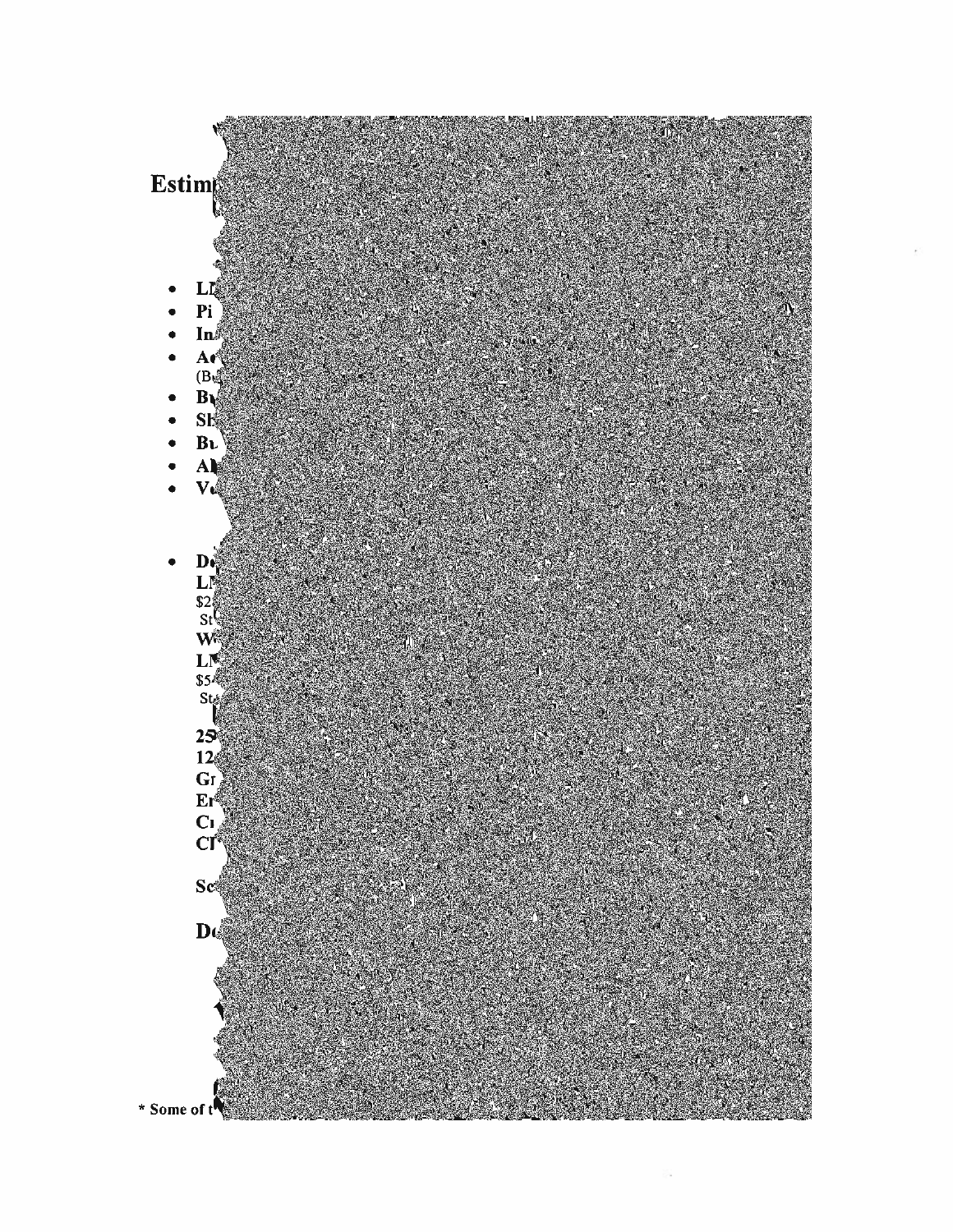## **Affordability of LNG Conversion Capital Costs For Lake Michigan Carferry**

#### **Economic Recovery:**

The estimated capital cost of converting the Badger's fuel from coal to LNG is not currently feasible due primarily to the depressed economy in recent years. The recession has caused a reduction in passenger counts that are approximately twenty percent below the twenty-year average compiled during LMC's existence. With an improving economy it is likely that passenger counts will once again reach the 20-year average, and the resulting increased revenue would allow the company to afford the estimated \$7,500,000 cost of the LNG conversion.

#### **LNG Technology:**

LNG is not currently being used in the maritime industry in the United States to fuel large ships like the Badger. Current capital cost estimates for the conversion are based on best available technology and information. As LNG expands as a fuel source in the industry, it is logical to assume that the related improvement in technology will lower the cost of converting ships like the Badger in the future.

#### **LNG Conversion Grants:**

Currently there are no grants available to assist with the conversion of the Badger to LNG, although we recently received a \$70,000 grant from the state of Wisconsin to begin pursuing this option. Given the significant advantages of natural gas as a fuel for the maritime industry, including reduced emissions and reduced fuel costs, it is likely that in the future additional grant money will be made available through a variety of sources to encourage the conversion to this superior fuel source.